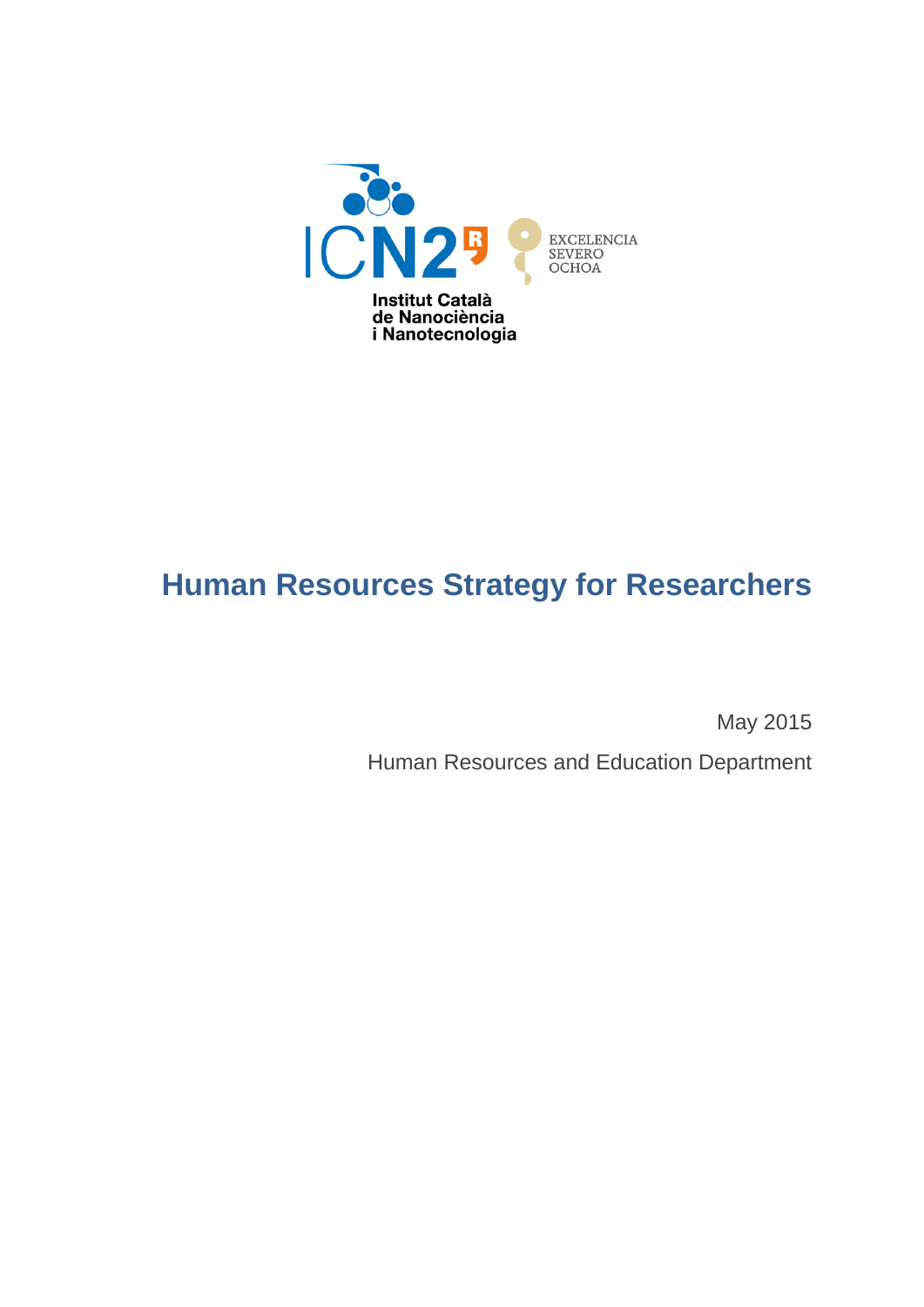#### **INTRODUCTION**

The Catalan Institute of Nanoscience and Nanotechnology (Institut Català de Nanociència i Nanotecnologia, ICN2) is a non-profit research institute located in Barcelona, Spain. The Institute has a large degree of internalization, with about half of the personnel being from nationalities other than Spanish. It aims to be a leading center in the international scene.

ICN2 is a research centre of nanoscience and nanotechnology promoted by Generalitat de Catalunya (Catalan Government), Consejo Superior de Investigaciones Científicas (Spanish Council for Scientific Research, CSIC) and Universidad Autónoma de Barcelona (Autonomous University of Barcelona, UAB), considered as a Catalan research centre, identified as 'CERCA centre'. It and was accredited in 2014 as a Severo Ochoa Centre of Excellence.

ICN2's mission is to achieve the highest level of scientific and technological excellence in Nanoscience and Nanotechnology and to facilitate the adoption and integration of nanotechnologies into society and industry.

ICN2 welcomes the Commission Recommendation of 11 March 2005 and commits itself to applying the stated principles in The European Charter for Researchers and The Code of Conduct for the Recruitment of Researchers.

Therefore, ICN2 charges the HR & Education Department with ensuring that the Institute meets its goals of excellence through the analysis of current HR policies and the application of the principles set out in the aforementioned Charter.

#### **ANALYSIS METHODOLOGY**

In preparing ICN2´s application to the HRS4R Award, the Human Resources and Education Department made an internal analysis of ICN2's status regarding the application of human resources policies and linked them with the implementation of the principles set out in "The European Charter".

## **A. PREVIOUS PROJECTS AND ACTIONS**

The first step was to gather all the information about the ongoing projects and actions in which ICN2 was involved related to human resources policies, listed below:

### **1. Severo Ochoa Program**

In 2013, ICN2 decided, as a fundamental strategic action, that it should seek the "Severo Ochoa" accreditation, a Spanish national recognition with privileged funding granted to only a few centers in Spain that are evaluated by international committees for their excellence in scientific research, management, HR, and social impact.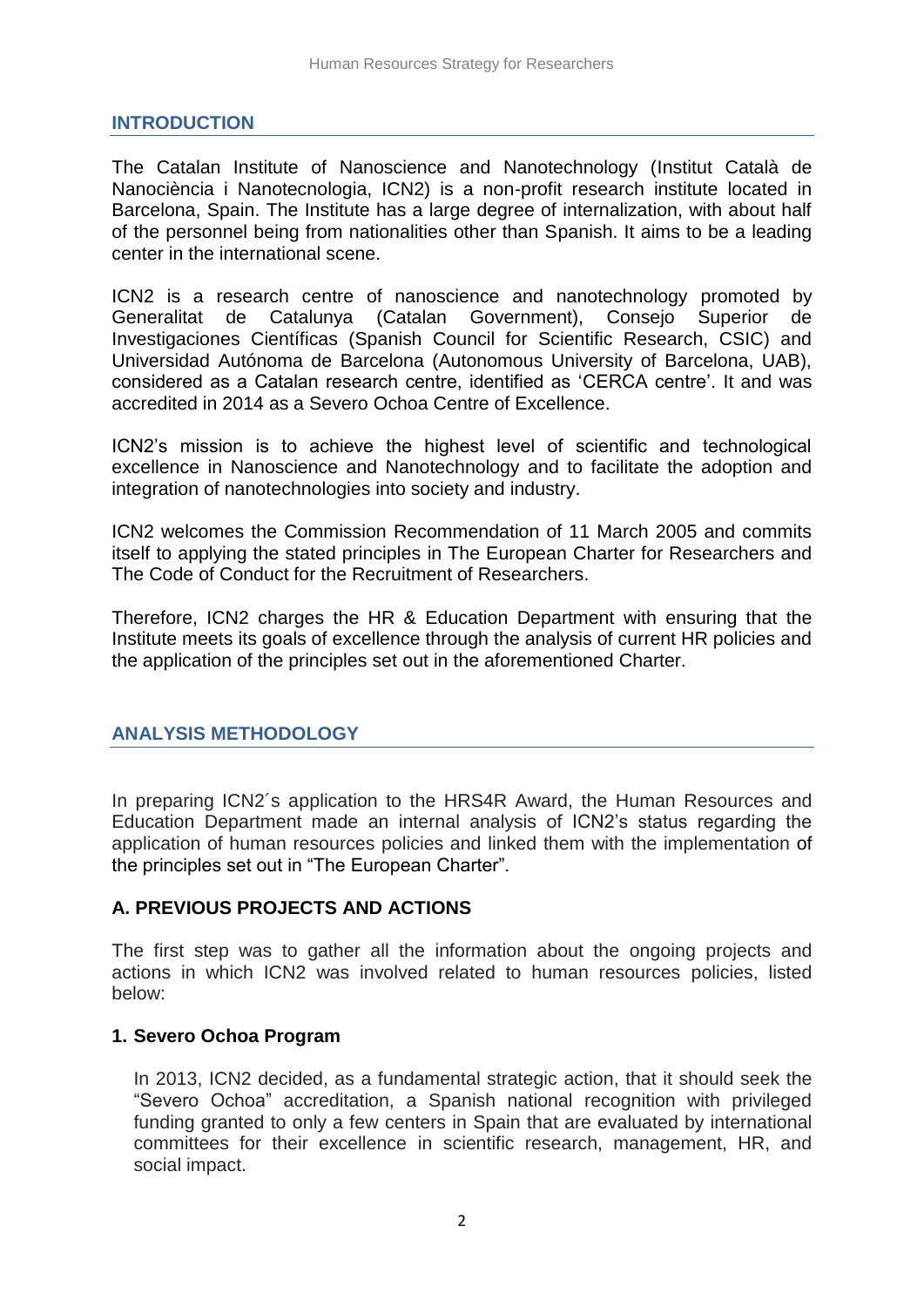The application to this accreditation required, among many other actions, an analysis of the Human Resources practices at the time of application, as well as a plan for how the Severo Ochoa funds would be used to further develop and enhance ICN2´s capacities. ICN2´s Severo Ochoa program included commitments to develop specific actions in the following areas:

- Gender Action Plan
- Communications and Outreach Plan
- Internationalisation Plan
- Training and Mobility Plan.

ICN2 was awarded the Severo Ochoa accreditation in mid-2014, and started the program implementation. As part of ICN2´s commitments, the Human Resources and Education department is obligated to design and implement action plans that enable the achievement of these objectives (Appendix I).

#### **2. Gender Action Plan**

One of the first actions under the Severo Ochoa implementation was the appointment of an Equality Committee, comprised of volunteers from both management and scientific personnel, to analyze under a diversity and gender perspective the following indicators, among others, as a first step in drafting a Plan for Equal Opportunity and Diversity Management (Equality Plan):

- Recruitment and onboarding
- Publication and dissemination of scientific research results.

Equality Committee members are the following:

| <b>Collective</b>       | Name and Surname Position |                           | Group                                                           |
|-------------------------|---------------------------|---------------------------|-----------------------------------------------------------------|
| Reserarch Group         | Pablo Ordejón             | Group Leader              | Theory and Simulation                                           |
| Reserarch Group         | Mónica Lira               | Group Leader              | Laboratory of Nanoestructured Materials for Photovoltaic Energy |
| Reserarch Group         | Neus Domingo              | Senior research scientist | <b>Oxide Nanoelectronics</b>                                    |
| Management and Services | Lluís Bellafont           | Manager                   | <b>General Manager</b>                                          |
| Management and Services | Rocío Pérez               | Manager                   | Human Resources & Education                                     |
| Management and Services | Marta González            | <b>Project Manager</b>    | Projects                                                        |

The Equality Committee´s initial action consisted in exploring the current situation on Equality for which we used a survey to all ICN2 staff.

EOP Survey <https://docs.google.com/forms/d/1ss6QN1s-nJllZYAWEhCv58x9xiTkthavVHY6WGqjMqI> /viewform?usp=send\_form (Appendix II)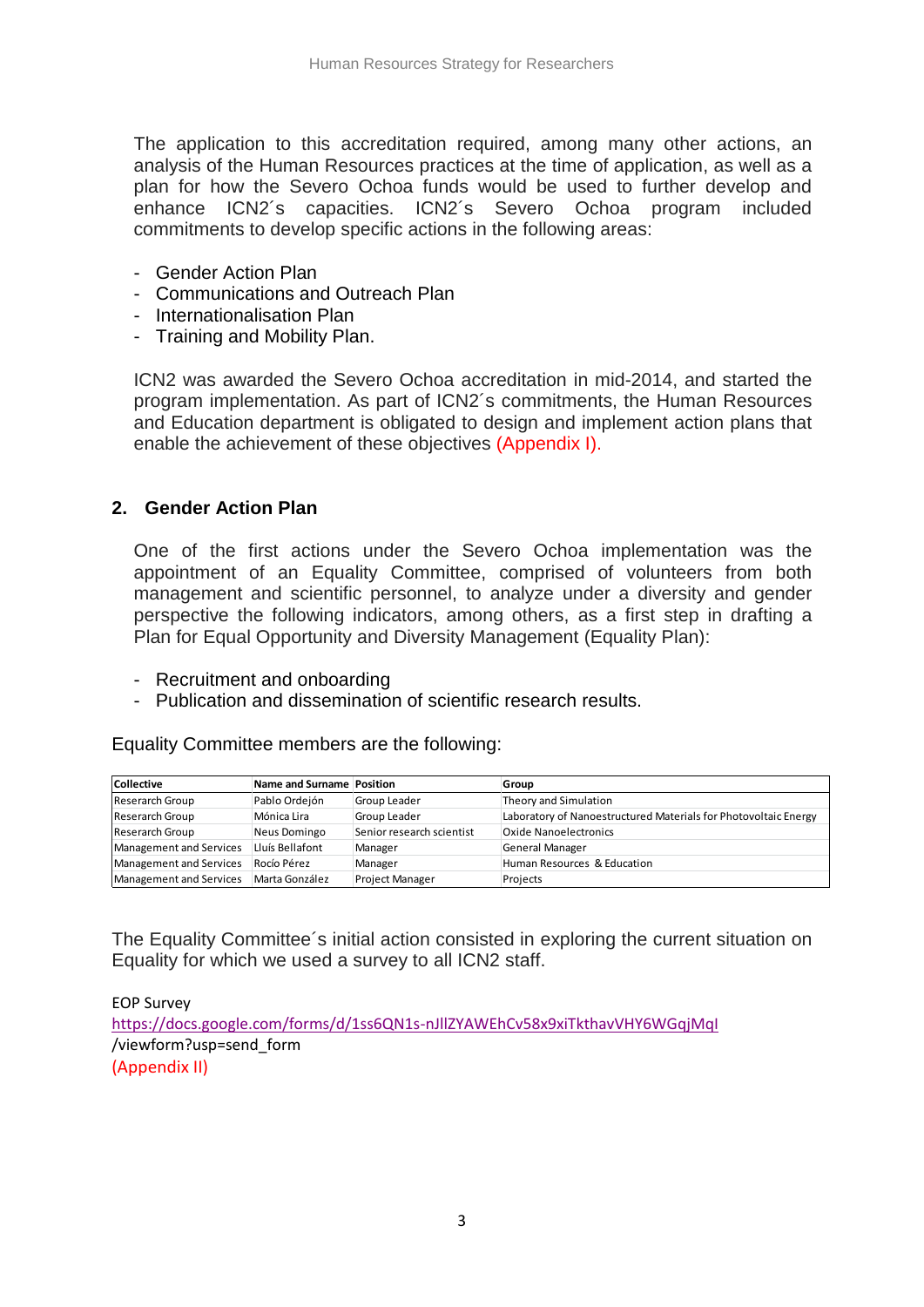Based on the analysis, the Committee established initial objectives for ICN2´s Equality Plan:

- To establish a periodic analysis of gender- and equality-related indicators to provide useful information and monitoring on the real status of ICN2;
- To incorporate the principle of Equal Opportunities at all organizational levels in ICN2;
- To set an increase in the number of female research staff in ICN2 as one of the global objectives of ICN2;
- To work on communication policies in order to promote a gender-neutral image of science;
- To ensure equal opportunities in promotion, training and development of scientific and professional careers;
- To ensure an environment free of sexism and all forms of discrimination;
- To promote balance between work and personal life;
- To ensure satisfactory working conditions for all staff at ICN2 and prevent harassment in the workplace.

Following presentation of the Equality Plan objectives to both the administrative and scientific management, which were approved, an Action Plan was developed in order to achieve the objectives, and the HR Department was tasked with its implementation.

(Appendix III)

#### **3. Strategic Plan**

ICN2 is also developing a Strategic Plan with the participation of all the research Group Leaders, administration managers and managers of scientific and technical support areas. The aim of the document is to identify the challenges facing ICN2 and to set the goals that ICN2 aims to achieve.

The Strategic Plan defines four global objectives:

- 1. Excellence in Scientific Research and Technology
- 2. Impact on Industry and Society
- 3. International Profile and Global Competitiveness
- 4. Safety, **Equality** and Transparency

This fourth objective of **Safety, Equality and Transparency** is described as follows:

*To provide a safe and secure work environment where best practices and responsible research and innovation (RRI) principles are instilled and enforced via continuous improvement processes. To offer a recruitment and career advancement system based solely on merit and free of discrimination. To proactively encourage traditionally disadvantaged groups to pursue career advancement, removing or reducing barriers posed by working conditions,*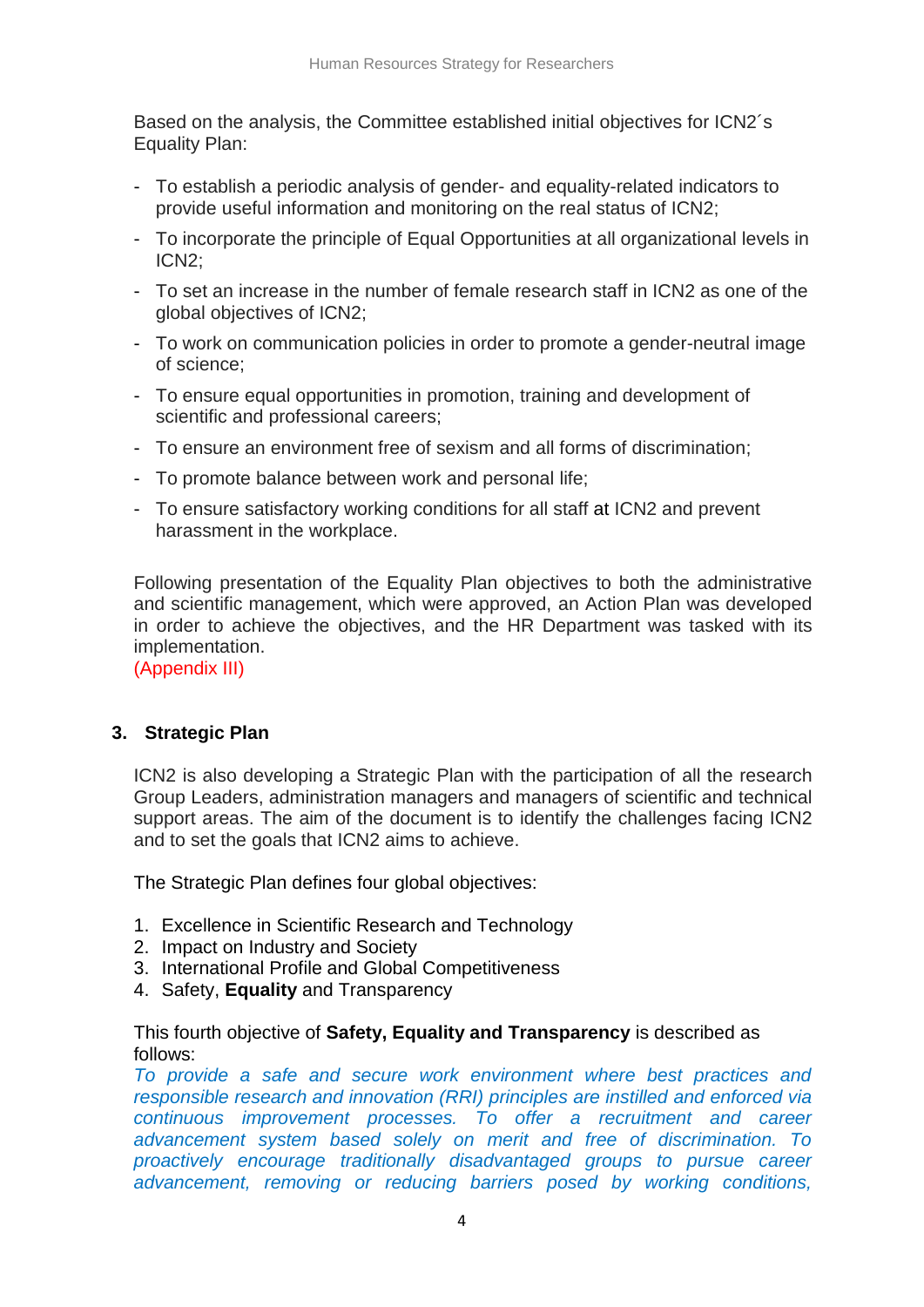*language, cultural norms or physical access. To operate with transparency and honesty, implementing international standards in ethics, scientific process and management.*

Within the Strategic Plan, the HR Department has been assigned the following goals:

- 1. To foment a feeling of belonging to ICN2
- 2. To improve HR procedures
- 3. To develop leadership and management of teams
- 4. To promote and facilitate continuous education.
- 5. To attract and retain talent
- 6. To promote the ICN2 brand

(Appendix IV),

#### **4. Cohesion Working Group**

ICN2's Cohesion Working Group (CWG) is an internal committee of senior scientists and managers constituted to identify challenges and propose solutions, as part of a continuous improvement process to make ICN2 a better workplace,

In parallel to the development of the three projects mentioned above, the CWG devoted one specific session to discuss the possibility of applying to the HRS4R Award, as ICN2 considers HR policies to be a key factor in qualifying as an Excellence Research Center. **The CWG recommended pursuing the HRS4R accreditation**. (Appendix V).

#### **B. SITUATIONAL ANALYSIS AND COORDINATION**

With all the above occurring within the space of a year, numerous overlapping commitments and parallel actions were underway. The HR and Education Department assumed coordination of all actions, and undertook the preparation of an internal document to identify existing weaknesses, committed goals and desirable actions, linking them with the principles established in the Charter for Researchers (Appendix VI).

In order to achieve broad consensus, and take into consideration the inputs from all levels and sectors of ICN2 staff, the HR and Education Department applied the following methodology:

1. The HR & Education Department designed and undertook a survey aimed at Group Leaders, Divisions and Administration Managers with the objective of showing, discussing and identifying priorities regarding all the projects and actions that the HR Department had identified as relevant to the application of principles set out in the "The European Charter for Researchers and The Code of Conduct for the Recruitment of Researchers",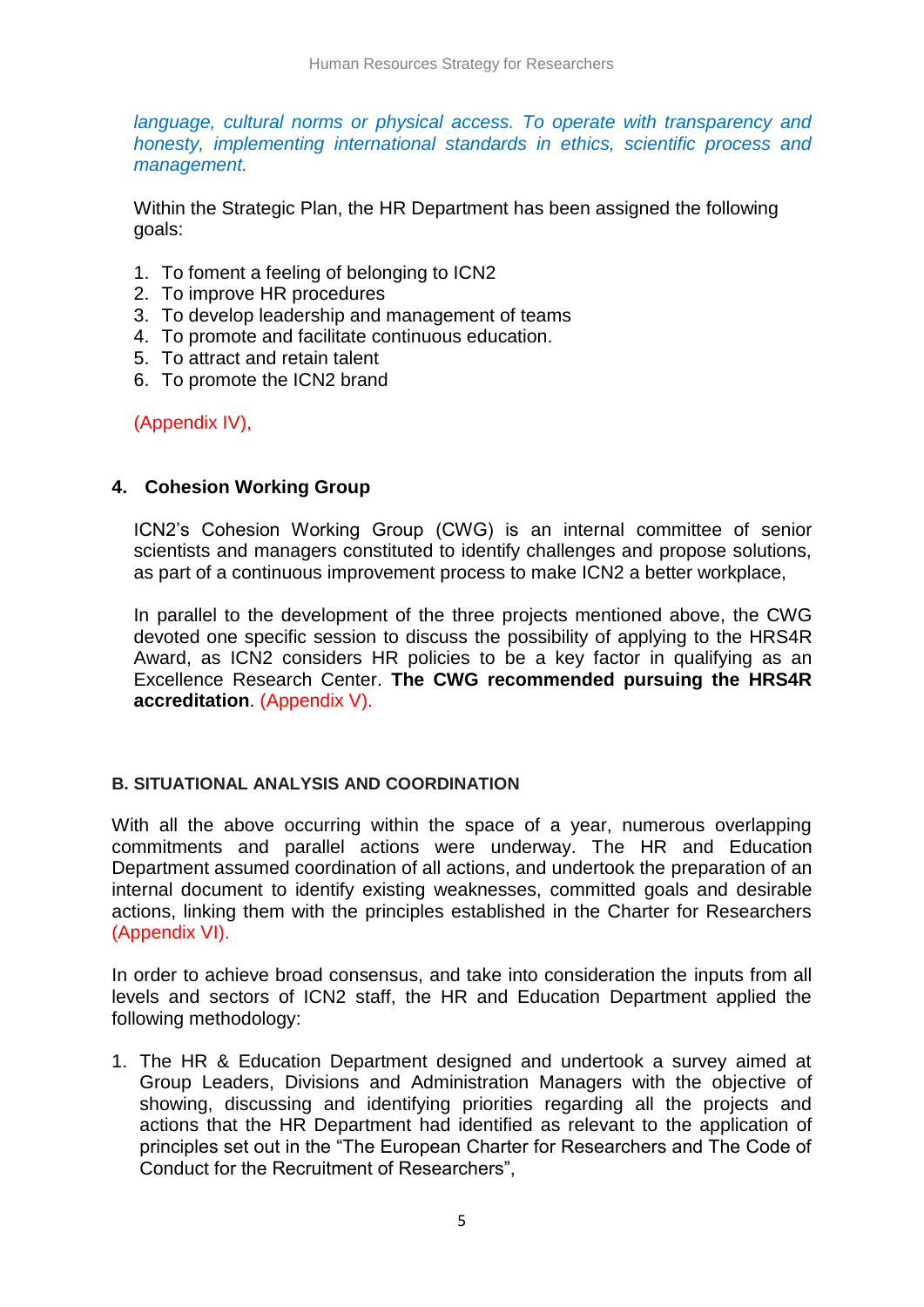| Collective                     | <b>Name and Surname</b> | Position         | Group                                                           |
|--------------------------------|-------------------------|------------------|-----------------------------------------------------------------|
| <b>Research Group</b>          | Jordi Fraxedas          | Group Leader     | Force Probe Microscopy and Surface Nonoengineering              |
| Research Group                 | Mónica Lira             | Group Leader     | laboratory of Nanoestructured Materials for Photovoltaic Energy |
| Research Group                 | Laura Lechuga           | Group Leader     | Nanobiosensors and Bioanalytical Applications                   |
| Research Group                 | <b>Daniel Ruiz</b>      | Group Leader     | Nanostructured Functional Materials                             |
| Research Group                 | Pedro Gómez-Romero      | Group Leader     | Novel Energy-Oriented Materials                                 |
| Research Group                 | Pablo Ordejón           | Group Leader     | Theory and Simulation                                           |
| <b>Research Group</b>          | Víctor Franco           | Group Leader     | Inorganic Nanoparticles                                         |
| Research Group                 | Josep Nogués            | Group Leader     | <b>Magnetic Nanostructures</b>                                  |
| Research Group                 | Arben Merkoci           | Group Leader     | Nanobioelectronics & Biosensors                                 |
| Research Group                 | Gustau Catalán          | Group Leader     | <b>Oxide Nanoelectronics</b>                                    |
| Research Group                 | Clivia Sotomayor        | Group Leader     | Phononic and Photonic Nanostructures                            |
| Research Group                 | Sergio Valenzuela       | Group Leader     | Physics and Engineering of Nanodevices                          |
| <b>Research Group</b>          | Daniel Maspoch          | Group Leader     | Supramolecular NonoChemistry and Materials                      |
| Research Group                 | Stephan Roche           | Group Leader     | Theoretical and Computational Nanoscience                       |
| Research Group                 | Aitor Mugarza           | Group Leader     | Atomic Manipulation and Spectroscopy                            |
| Divisions and Core Facilities  | Gustavo Ceballos        | Divisions Leader | Nanosience Instrument Development Division                      |
| Divisions and Core Facilities  | Belén Ballesteros       | Division Leader  | <b>Electron Microscopy Division</b>                             |
| Divisions and Core Facilities  | José Santiso            | Division Leader  | Nanomaterials Growth Division                                   |
| Management and Services        | Lluís Bellafont         | Manager          | General Manager                                                 |
| <b>Management and Services</b> | Alex Argemí             | Manager          | Marketing & Communication                                       |
| <b>Management and Services</b> | Rocío Pérez             | Manager          | Human Resources & Education                                     |
| <b>Management and Services</b> | Jordi Reverter          | Manager          | <b>Technology Transfer</b>                                      |
| Management and Services        | Boaz Kogon              | Manager          | <b>Strategy</b>                                                 |
| <b>Management and Services</b> | Judit Vela              | Manager          | Finance                                                         |
| <b>Management and Services</b> | Mireja Martí            | Manager          | Projects                                                        |
| <b>Management and Services</b> | David Lizcano           | Manager          | IT                                                              |
| <b>Management and Services</b> | <b>Xavier Ros</b>       | Manager          | <b>General Services</b>                                         |

#### The survey was sent to:

Representation rate of groups:

| <b>Collective</b> | Research group | Divisions and Core Facilities   Management and Services |       |
|-------------------|----------------|---------------------------------------------------------|-------|
|                   |                |                                                         |       |
| 100%              | 55.6%          | .1.1%                                                   | 29.6% |

Content and results of the survey, (Appendix VII).

2. In addition, a HRS4R Working Group was then appointed, with representation of all work collectives: Group leaders, post-doctoral researchers, doctoral researchers and administration staff.

Members of the HRS4R Working Group:

| <b>Collective</b>             | Name and Surname Position |                          | Group                                              |
|-------------------------------|---------------------------|--------------------------|----------------------------------------------------|
| Research Group                | Jordi Fraxedas            | Group Leader             | Force Probe Microscopy and Surface Nonoengineering |
| Research Group                | Inhar Imaz                | Post doctoral Researcher | Supramolecular NonoChemistry and Materials         |
| Research Group                | Kumara Cordero            | <b>PhD Student</b>       | Oxide Nanoelectronics                              |
| Divisions and Core Facilities | Belén Ballesteros         | Division Leader          | <b>Electron Microscopy Division</b>                |
| Management and Services       | Lluís Bellafont           | Manager                  | <b>General Manager</b>                             |
| Management and Services       | Rocío Pérez               | Manager                  | Human Resources & Education                        |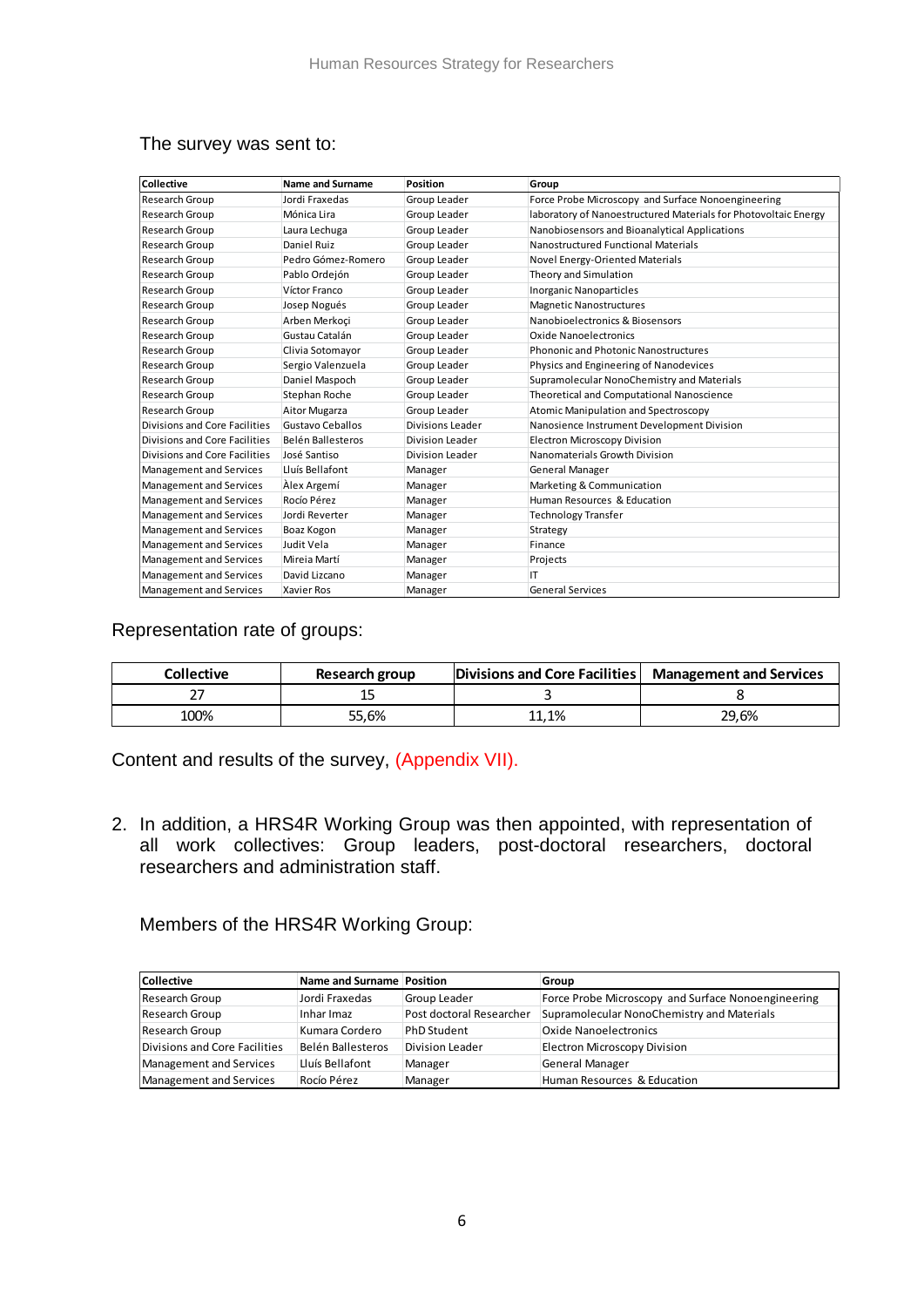Representation rate of groups:

| <b>Working Group</b> | Research group | <b>Divisions and Core Facilities</b> | <b>Management and Services</b> |
|----------------------|----------------|--------------------------------------|--------------------------------|
|                      |                |                                      |                                |
| 100%                 | 50.0%          | 16.7%                                | 33.3%                          |

The HRS4R Working Group reviewed the previous analysis done by HR and the results of the survey, discussed and added new points of view about human resources practices in ICN2, and finally elaborated the following action plan. (see also contents of the meetings of the HRS4R Working Group, (Appendix VIII)

# **HUMAN RESOURCES STRATEGY FOR RESEARCHERS ACTION PLAN**

ICN2 is implementing the following principles of The European Charter for Researchers and The Code of Conduct for the Recruitment of Researchers:

- Working conditions.
- Contractual and legal obligations
- Professional Attitude
- Accountability
- Intellectual Property Rights
- Good practice in research
- **Recruitment**
- Selection
- Access to career advice
- Value of mobility
- Continuing professional development
- Access to research training and continuous development
- Supervision
- Relation with supervisor
- Evaluation /Appraisal system
- Gender balance
- Non discrimination
- Career development
- Ethical principles
- Public engagement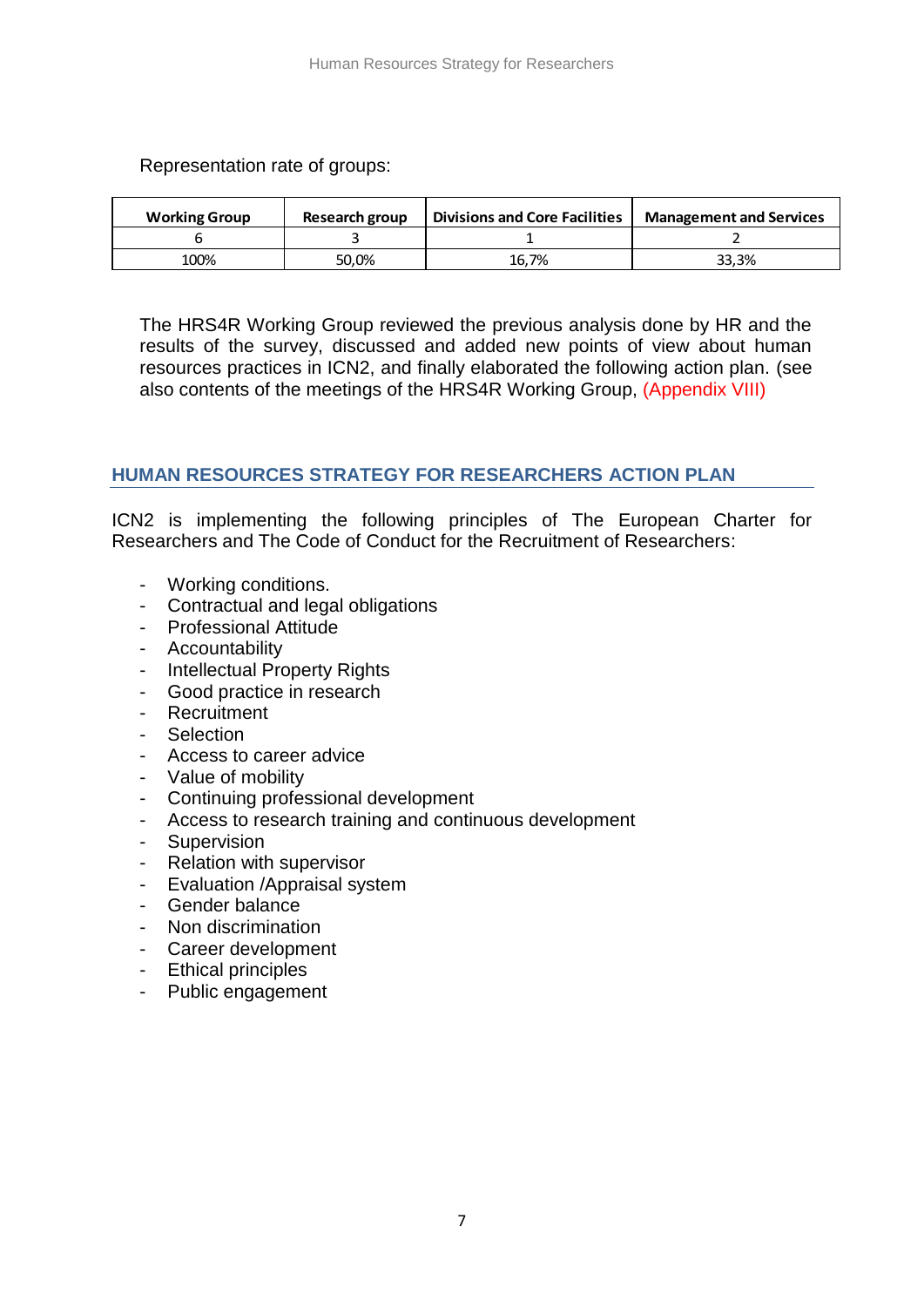These principles will be implemented and/or reinforced in ICN2 through the following actions:

| <b>WORKING CONDITIONS</b>                                                                                                                                               |                                                                                                                                 |                  |                      |  |
|-------------------------------------------------------------------------------------------------------------------------------------------------------------------------|---------------------------------------------------------------------------------------------------------------------------------|------------------|----------------------|--|
| <b>Action</b>                                                                                                                                                           | <b>Indicator</b>                                                                                                                | <b>Timeframe</b> | <b>Responsibles</b>  |  |
| 1. Review of the Welcome Package:<br>Improve the procedure of<br>information about relocation and<br>social security coverage.<br>Detail flexible working hours policy. | 1. Writing of one<br>document with<br>the legal<br>requirements.<br>2. Dissemination<br>of the new<br>documents to<br>all staff | Dec 2015         | <b>HR Department</b> |  |

| <b>CONTRACTUAL AND LEGAL OBLIGATIONS</b>                                                                     |                                                                                          |                  |                      |  |
|--------------------------------------------------------------------------------------------------------------|------------------------------------------------------------------------------------------|------------------|----------------------|--|
| <b>Action</b>                                                                                                | <b>Indicator</b>                                                                         | <b>Timeframe</b> | <b>Responsibles</b>  |  |
| 2. Periodical information to GL and<br>Administration Managers about<br>changes regarding labour legislation | 1.Sending<br>emails<br>explaining the<br>changes                                         | Continuous       | <b>HR Department</b> |  |
| 3. Translation of the employment<br>contracts to English                                                     | 1.Used in new<br>hires                                                                   | <b>June 2015</b> | <b>HR Department</b> |  |
| 4. Write a procedure and a policy about<br>financial aid for students and interns                            | 1. Write the<br>procedure<br>2. Dissemination<br>to GL and<br>Administration<br>Managers | Dec 2016         | <b>HR Department</b> |  |

| <b>PROFESSIONAL ATTITUDE</b><br><b>ACCOUNTABILITY</b>                                  |                                                                                      |                  |                            |  |
|----------------------------------------------------------------------------------------|--------------------------------------------------------------------------------------|------------------|----------------------------|--|
| <b>Action</b>                                                                          | <b>Indicator</b>                                                                     | <b>Timeframe</b> | <b>Responsibles</b>        |  |
| 5. Write a policy about funding<br>mechanisms and include it in the<br>Welcome Package | 1. Write a policy<br>2.Communication<br>to all employee<br>and new<br>incorporations | June 2016        | <b>Projects Department</b> |  |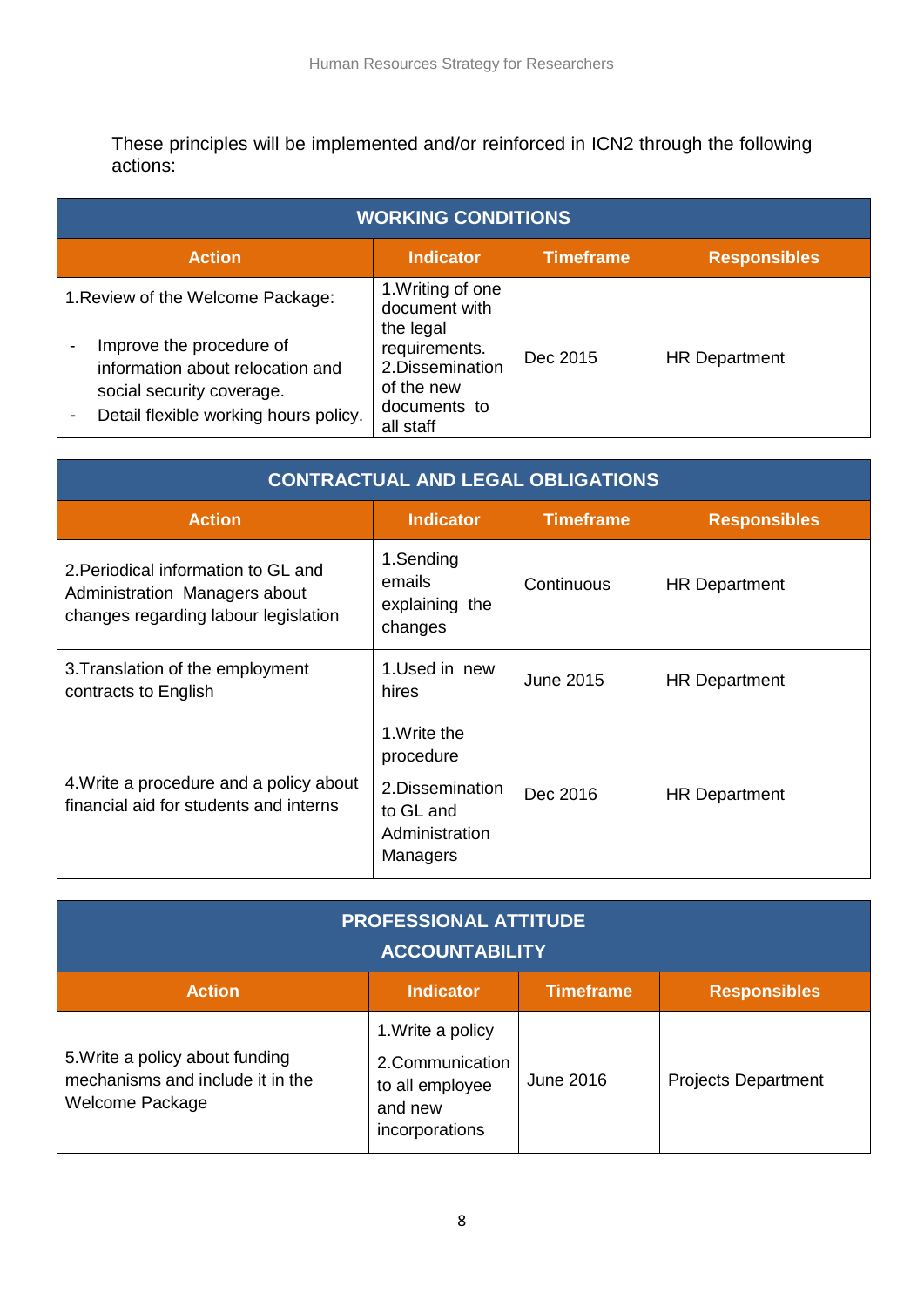| <b>INTELLECTUAL PROPERTY RIGHTS</b>                                              |                                                                                   |                  |                      |  |
|----------------------------------------------------------------------------------|-----------------------------------------------------------------------------------|------------------|----------------------|--|
| <b>Action</b>                                                                    | <b>Indicator</b>                                                                  | <b>Timeframe</b> | <b>Responsibles</b>  |  |
| 6. Inclusion of the ICN2 Technology<br>Transfer policy in the Welcome<br>Package | 1. Delivery of<br>the new policy<br>2. continuous<br>training about<br>this issue | Dec 2015         | TT and HR Department |  |

| <b>GOOD PRACTICE IN RESEARCH</b>                                                                                        |                                                                                        |                  |                      |  |
|-------------------------------------------------------------------------------------------------------------------------|----------------------------------------------------------------------------------------|------------------|----------------------|--|
| <b>Action</b>                                                                                                           | <b>Indicator</b>                                                                       | <b>Timeframe</b> | <b>Responsibles</b>  |  |
| 7. Review the IT procedures and<br>include an IT policy in the Welcome<br>Package                                       | 1. Set a policy<br>2.<br>Communication<br>to all employee<br>and new<br>incorporations | June 2016        | <b>IT Department</b> |  |
| 8. Review the role of the Health &<br>Safety Committee and analyse the<br>need for reinforcing the current<br>resources | 1. Follow up of<br>Health & Safety<br>Committee<br>Meetings                            | June 2016        | Directors Office     |  |

| <b>RECRUITMENT</b><br><b>SELECTION</b>                                                                                                      |                                                                     |                  |                                                |  |
|---------------------------------------------------------------------------------------------------------------------------------------------|---------------------------------------------------------------------|------------------|------------------------------------------------|--|
| <b>Action</b>                                                                                                                               | <b>Indicator</b>                                                    | <b>Timeframe</b> | <b>Responsibles</b>                            |  |
| 9. Write an internal recruitment<br>procedure and Interviewer guide<br>following the principles of transparency<br>and equal opportunities. | 1. Write the<br>procedure<br>2.<br>Communication<br>to all employee | Dec 2015         | HR Department,<br><b>Recruitment Committee</b> |  |
| 10. Establish an internal recruitment<br>committee                                                                                          | 1. Dissemination<br>of the members<br>of the<br>Committee           | Dec 2015         | <b>HR Department</b>                           |  |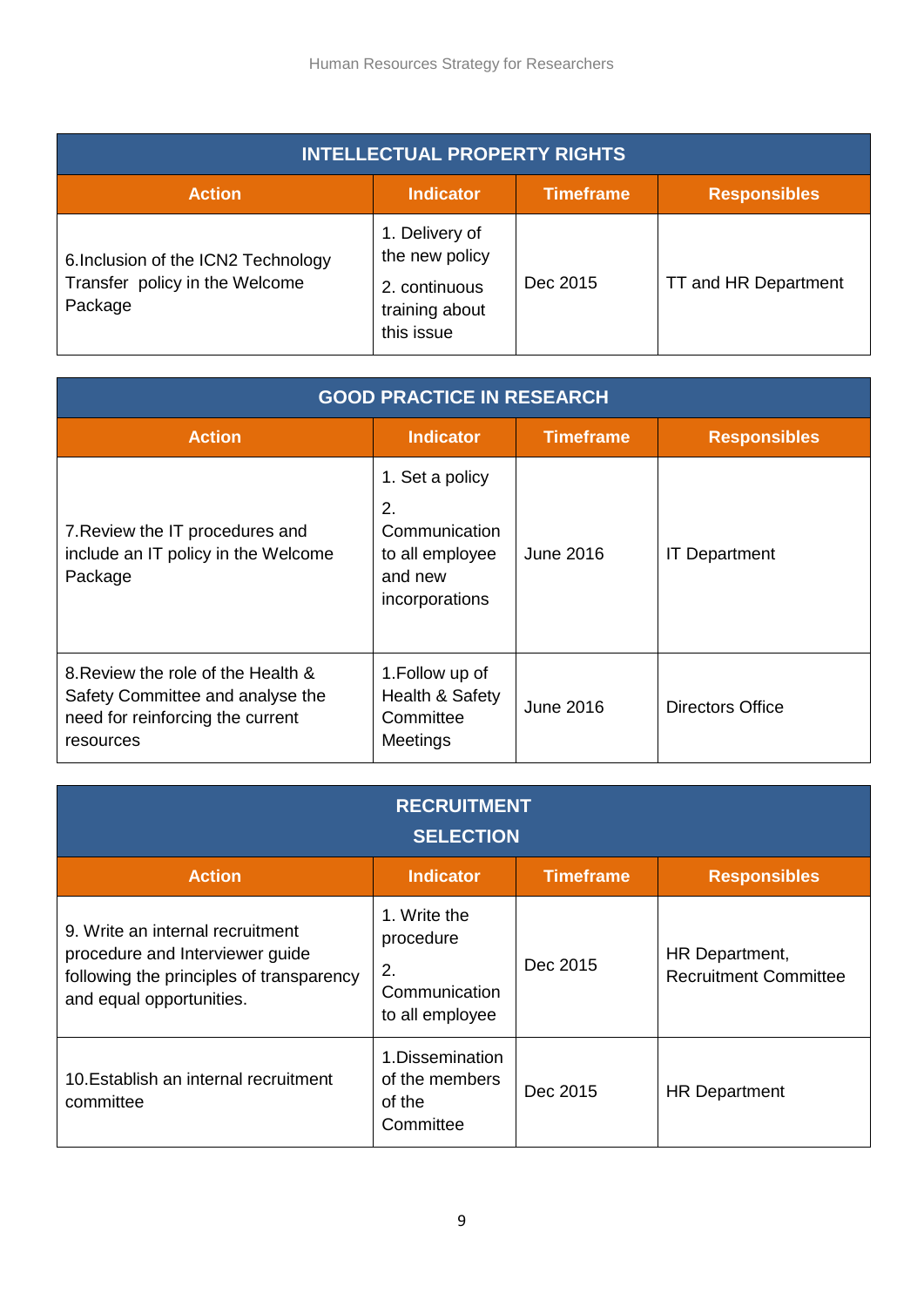| <b>ACCES TO CAREER ADVICE</b>                                                                       |                                                                                  |                  |                                       |  |
|-----------------------------------------------------------------------------------------------------|----------------------------------------------------------------------------------|------------------|---------------------------------------|--|
| <b>Action</b>                                                                                       | <b>Indicator</b>                                                                 | <b>Timeframe</b> | <b>Responsibles</b>                   |  |
| 11. Establish a procedure to support<br>and follow the careers of ex members<br>of ICN <sub>2</sub> | 1. Design a<br>procedure of<br>interviews with<br>ex members<br>ICN <sub>2</sub> | June 2018        | Directors Office and HR<br>Department |  |

| <b>VALUE OF MOBILITY</b>                                                     |                                           |            |                      |  |
|------------------------------------------------------------------------------|-------------------------------------------|------------|----------------------|--|
| <b>Timeframe</b><br><b>Action</b><br><b>Responsibles</b><br><b>Indicator</b> |                                           |            |                      |  |
| 12. Contact target Universities and<br>establish Frame Agreements            | 1. Signature of<br>new Frame<br>Agreement | Continuous | <b>HR Department</b> |  |

| <b>GOOD PRACTICE IN RESEARCH</b><br><b>CONTINUING PROFESSIONAL DEVELOPMENT</b>                                                                                 |                                                  |                  |                      |
|----------------------------------------------------------------------------------------------------------------------------------------------------------------|--------------------------------------------------|------------------|----------------------|
| <b>Action</b>                                                                                                                                                  | <b>Indicator</b>                                 | <b>Timeframe</b> | <b>Responsibles</b>  |
| 13. Design a Training Plan for ICN2<br>staff that includes:<br>English courses<br><b>Communication skills</b><br><b>Technology Transfer</b><br>Health & Safety | 1. Dissemination<br>and execution<br>of the Plan | June 2015        | <b>HR Department</b> |

| <b>ACCES TO RESEARCH TRAINING AND CONTINUOUS DEVELOPMENT</b><br><b>SUPERVISION</b> |                                                                          |           |                      |  |
|------------------------------------------------------------------------------------|--------------------------------------------------------------------------|-----------|----------------------|--|
| <b>Timeframe</b><br><b>Action</b><br><b>Indicator</b><br><b>Responsibles</b>       |                                                                          |           |                      |  |
| 14. Write one specific Initial Training<br>Plan for new staff                      | 1. Analysis of<br>training needs<br>2. Dissemination<br>of the procedure | June 2015 | <b>HR Department</b> |  |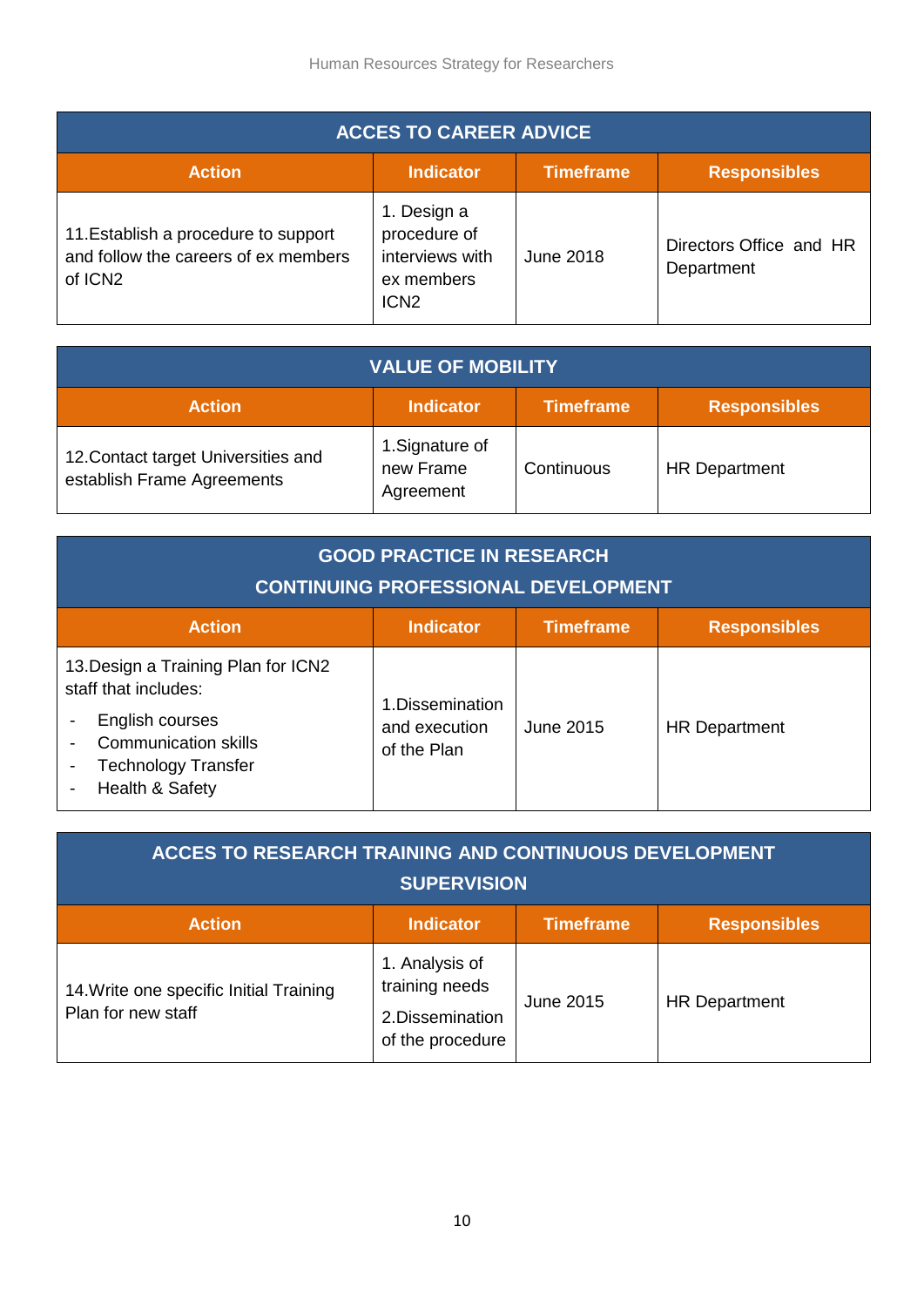| <b>RELATION WITH SUPERVISOR</b>                                                                                               |                                      |                  |                      |
|-------------------------------------------------------------------------------------------------------------------------------|--------------------------------------|------------------|----------------------|
| <b>Action</b>                                                                                                                 | <b>Indicator</b>                     | <b>Timeframe</b> | <b>Responsibles</b>  |
| 15. Establish a procedure for<br>certification of attendance of courses<br>and technical proficiency of all ICN2's<br>members | 1. Commissioning<br>of the procedure | June 2016        | <b>HR Department</b> |

| <b>EVALUATION/ APPRAISAL SYSTEM</b>                                                  |                                                                                                   |                  |                                                        |  |
|--------------------------------------------------------------------------------------|---------------------------------------------------------------------------------------------------|------------------|--------------------------------------------------------|--|
| <b>Action</b>                                                                        | <b>Indicator</b>                                                                                  | <b>Timeframe</b> | <b>Responsibles</b>                                    |  |
| 16. Design an appraisal system for<br><b>Administration and Divisions</b>            | 1. Dissemination<br>of the system<br>2. Conduction of<br>individual<br>performance<br>evaluations | June 2015        | <b>HR Department</b>                                   |  |
| 17. Design and implement procedures<br>for the evaluation of research<br>performance | 1. Implementation<br>of the procedure                                                             | Dec 2017         | Directors Office, GLs and<br>Scientific Advisory Board |  |

| <b>GENDER BALANCE</b><br><b>NON DISCRIMINATION</b>                           |                                |          |                                       |
|------------------------------------------------------------------------------|--------------------------------|----------|---------------------------------------|
| <b>Timeframe</b><br><b>Action</b><br><b>Indicator</b><br><b>Responsibles</b> |                                |          |                                       |
| 18. Establish the Equal Opportunities<br>and Diversity Management Committee  | 1. Following up<br>of its work | Dec 2015 | Directors Office and HR<br>Department |

| <b>GENDER BALANCE</b>                              |                                                                                                    |                  |                      |  |
|----------------------------------------------------|----------------------------------------------------------------------------------------------------|------------------|----------------------|--|
| <b>Action</b>                                      | <b>Indicator</b>                                                                                   | <b>Timeframe</b> | <b>Responsibles</b>  |  |
| 19. Improve policies on work and family<br>balance | 1. Establishment<br>of new social<br>benefits<br>2. Dissemination<br>in Welcome<br><b>Brochure</b> | Dec 2016         | <b>HR Department</b> |  |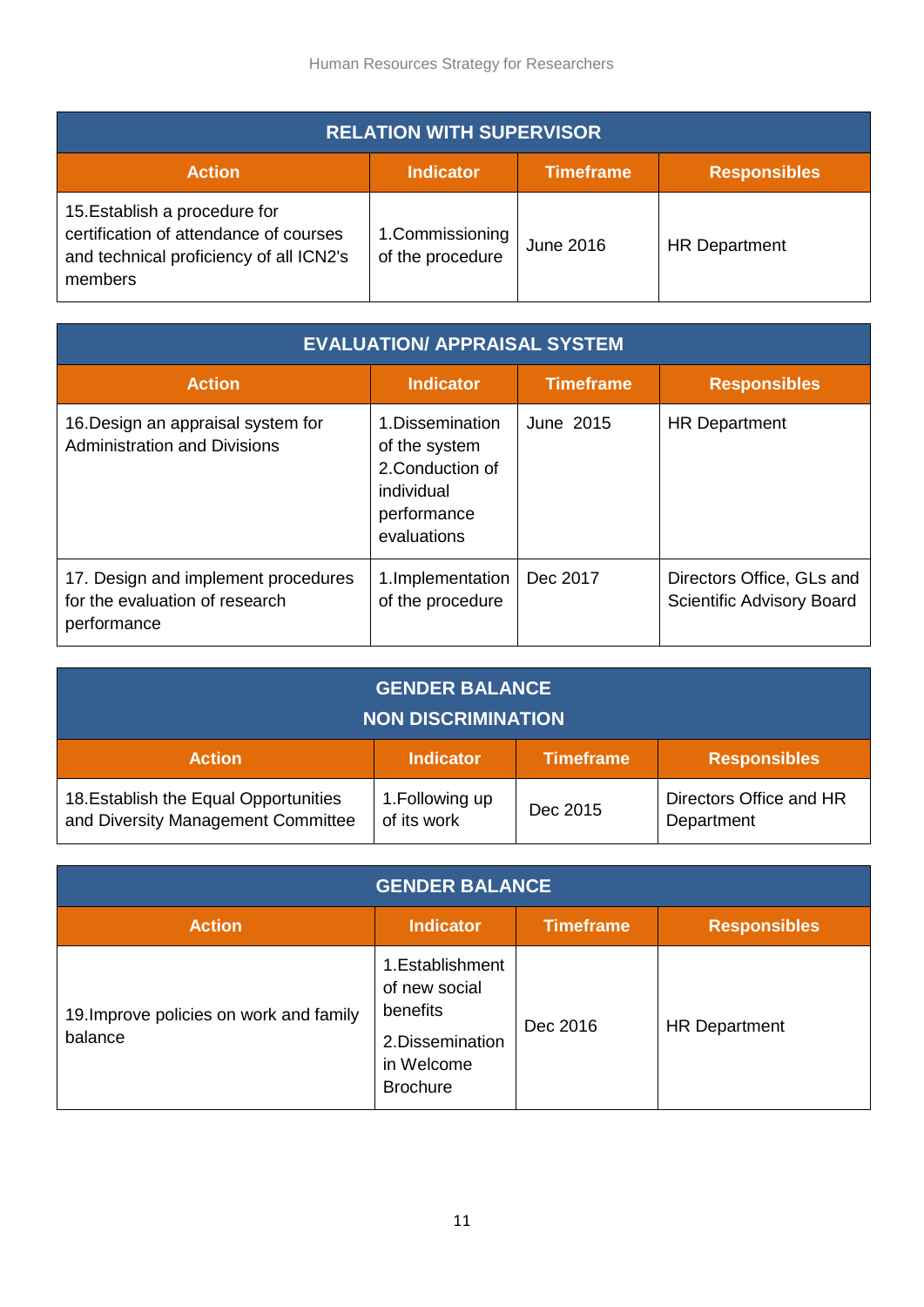| <b>CAREER DEVELOPMENT</b><br><b>ACCESS TO CAREER ADVICE</b>                                                                                                      |                               |          |                      |  |
|------------------------------------------------------------------------------------------------------------------------------------------------------------------|-------------------------------|----------|----------------------|--|
| <b>Timeframe</b><br><b>Action</b><br><b>Indicator</b><br><b>Responsibles</b>                                                                                     |                               |          |                      |  |
| 20. Establish personal development<br>procedures in order to foster career<br>development:<br>Follow up interviews<br>$\overline{\phantom{a}}$<br>Exit interview | 1. Start of new<br>procedures | Dec 2018 | <b>HR Department</b> |  |

| <b>ETHICAL PRINCIPLES</b>           |                                                                                                |                  |                                                |
|-------------------------------------|------------------------------------------------------------------------------------------------|------------------|------------------------------------------------|
| <b>Action</b>                       | <b>Indicator</b>                                                                               | <b>Timeframe</b> | <b>Responsibles</b>                            |
| 21. Writing an Ethical Code of ICN2 | 1. Appointment<br>of an Ethical<br>Committee<br>2.Dissemination<br>of the Code to<br>employees | Dec 2016         | Directors Office, Manager<br>and HR Department |

| <b>PUBLIC ENGAGEMENT</b>                                                                                        |                                                                               |                  |                                                  |
|-----------------------------------------------------------------------------------------------------------------|-------------------------------------------------------------------------------|------------------|--------------------------------------------------|
| <b>Action</b>                                                                                                   | <b>Indicator</b>                                                              | <b>Timeframe</b> | <b>Responsibles</b>                              |
| 22. Disseminate the ICN2<br>Communication Plan, and include a<br>communication policy in the Welcome<br>Package | 1. Design one<br>Communication<br>Plan<br>2. Dissemination<br>to all employee | Dec 2015         | Communication and<br><b>Marketing Department</b> |